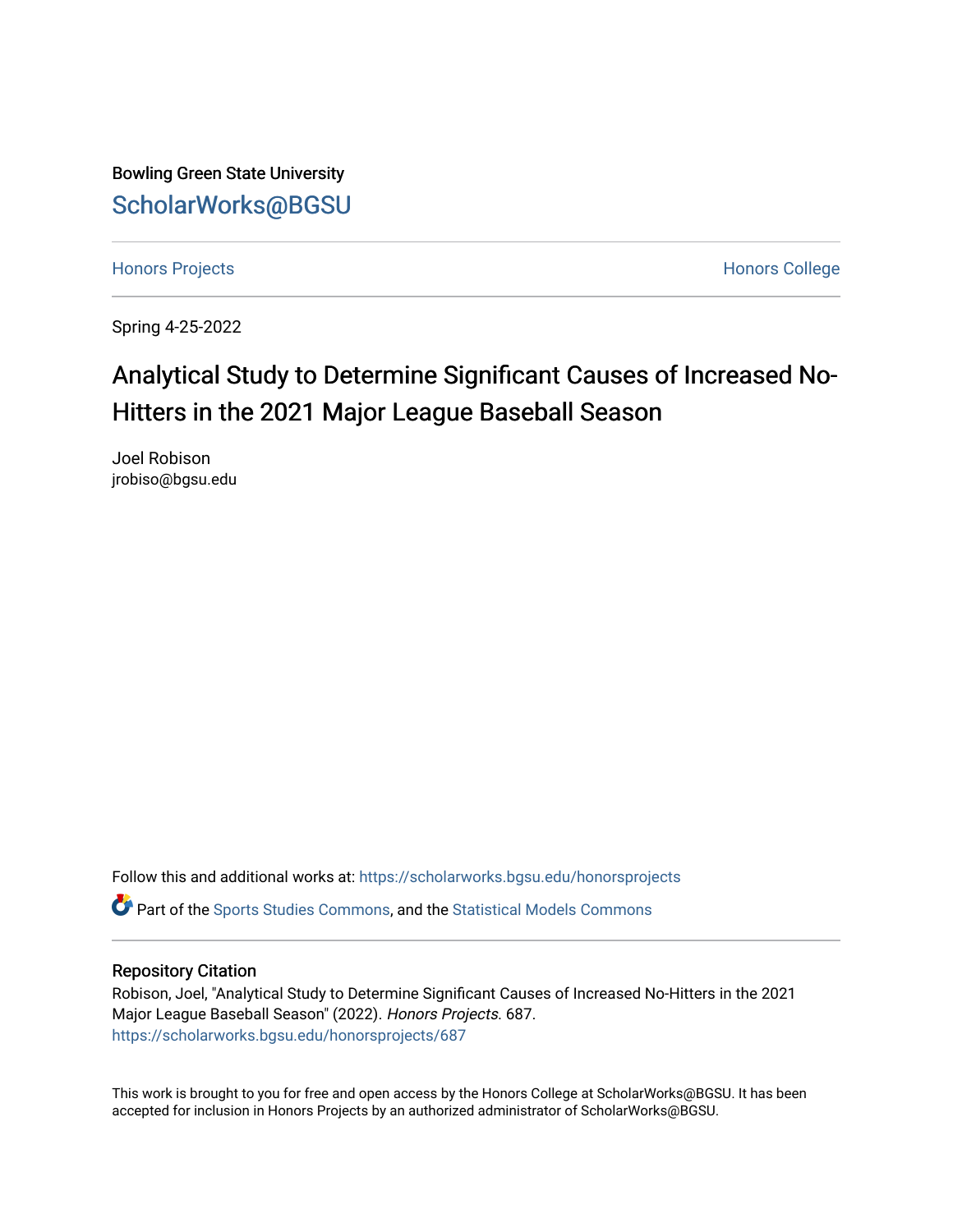Analytical Study to Determine Significant Causes of Increased No-Hitters in the 2021 Major

League Baseball Season

Joel Robison

Honors Project

Submitted to the Honors College at Bowling Green State University in partial fulfillment of the

requirements for graduation with

University Honors April 30, 2022

Bryan Gattozzi, Department of English, Advisor

Dr. Earl McKinney, Department of Accounting and MIS, Advisor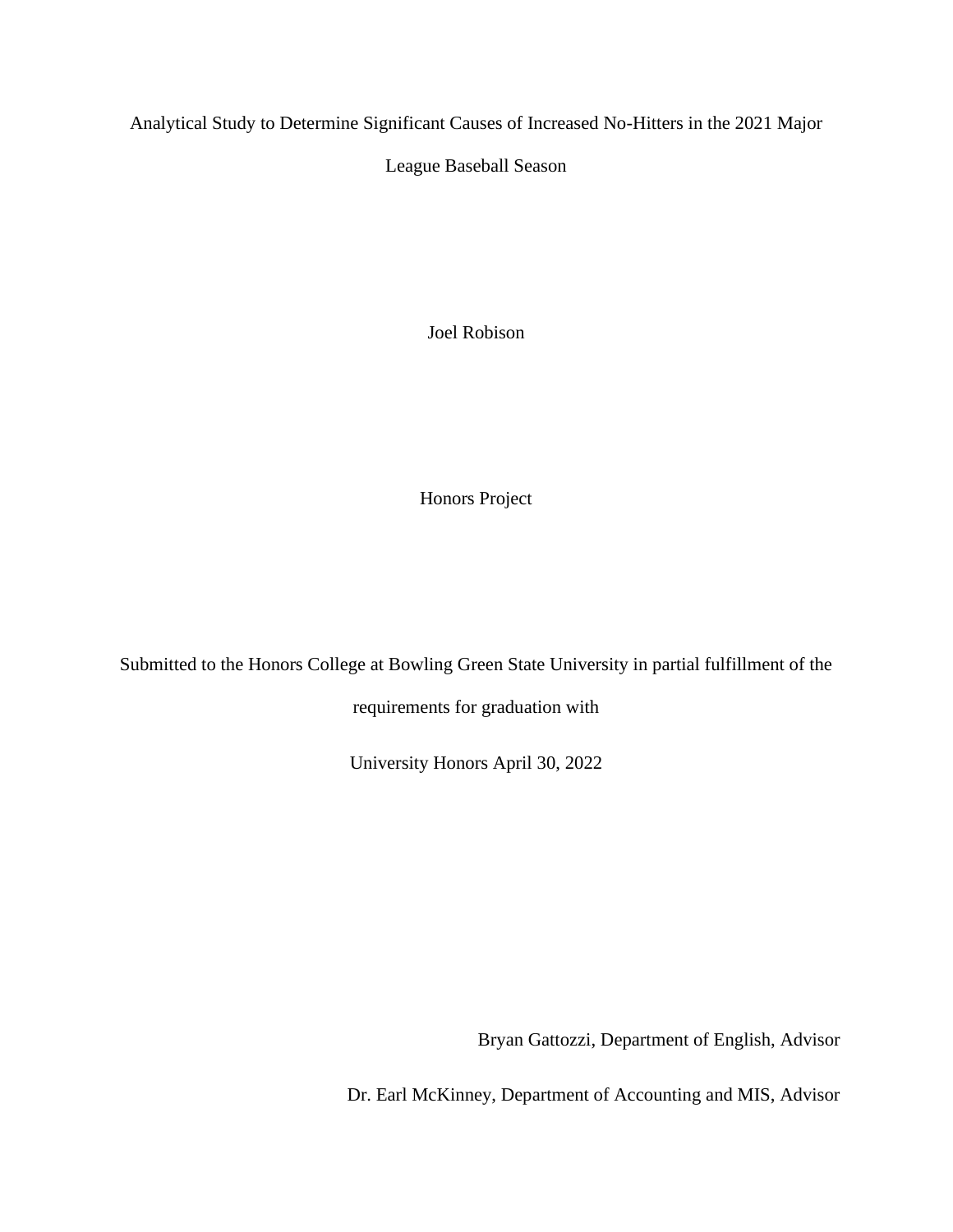# **How Common Are No-Hitters?**

Major League Baseball (MLB) saw the record for no-hitters in a season broken in 2021. The previous record was set in 1884, almost 140 years ago, with eight no-hitters (Hoffman, 2021). There were nine no-hitters in 2021. In addition to the no-hitters, there were also many near no-hitters, meaning the no-hitter was taken into the seventh inning or later. No-hitters are a rare feat, and somewhat random. Below is a chart of no-hitters per MLB season since 2000.



*Figure 1- Number of no-hitters in each MLB season since 2000 according to baseball-reference.com*

As you can see in Figure 1, there isn't much of a pattern relating to no-hitters and then there is a spike in 2021. What is even more shocking is that seven of the no-hitters in 2021 were before the All-Star break, which is about halfway through the season. Sara Sanchez, a writer for Fangraphs, wrote an article on May  $12<sup>th</sup>$  suggesting that 2021 could be the year of the no-hitter saying, "We are barely five weeks into the 2021 season, and we've already seen four no-hitters" (Sanchez, 2021). Why so many no-hitters in 2021? And why did many of them happen so close together?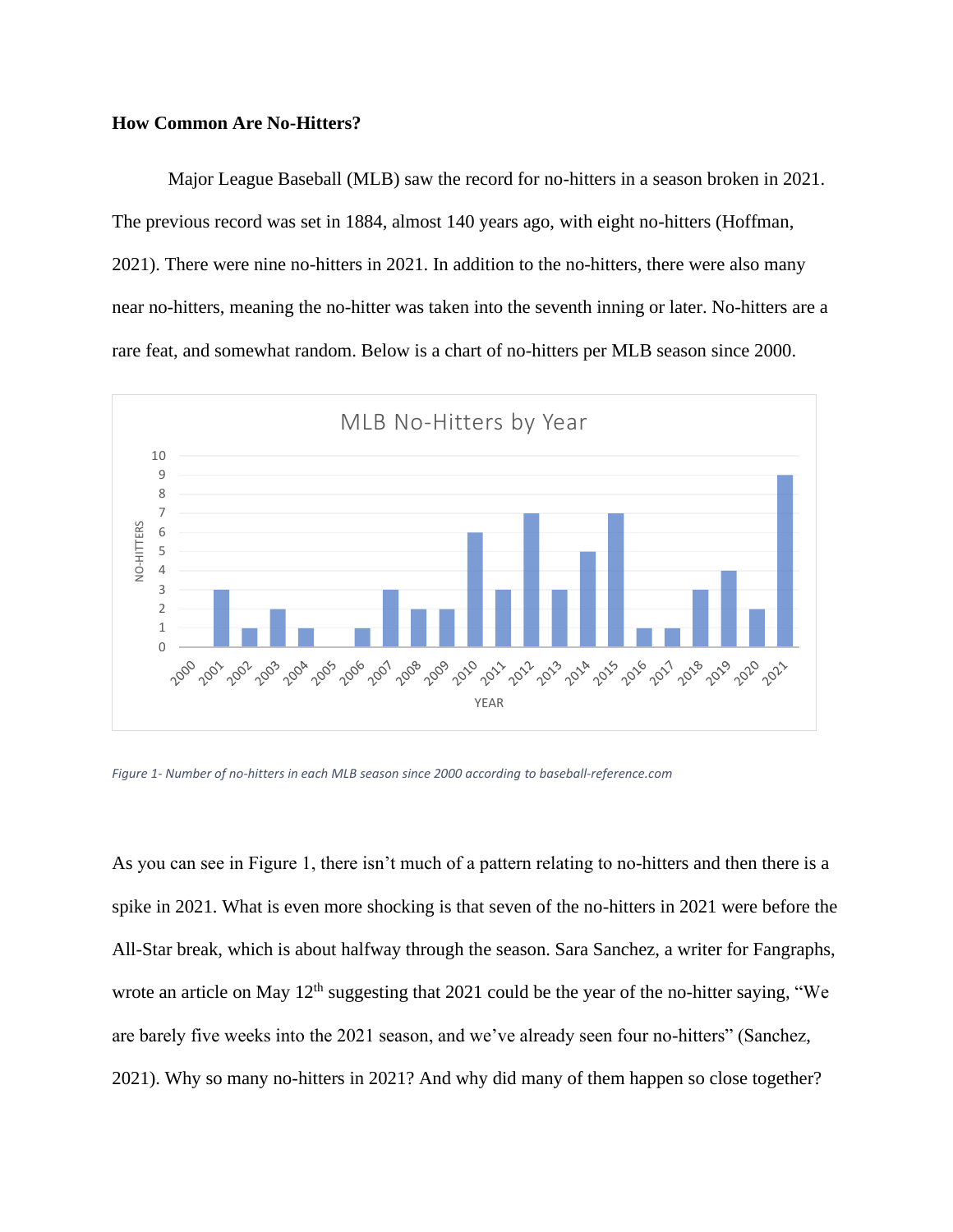Was this random, or were there factors that led to certain pitchers dominating batters in these specific no-hit performances? Many experts have investigated why there were so many no-hitters and near no-hitters in 2021. Many of these experts have suspicions about recent changes in the game and how they have influenced offensive and pitching production among the athletes. There are currently no solid conclusions on how much changes in strategy or the properties of the baseball itself have affected the number of no-hitters that have been accomplished. It is difficult to say which changes have had more of an influence than others, especially because of the random nature of no-hitters in baseball. This analysis will specifically investigate fastball and curveball spin rates of pitchers, as well as launch angles.

# **What** *Is* **a No-Hitter?**

Before diving into this investigation, it is important to define some baseball specific terms. So, what exactly is a no-hitter? Baseball Reference defines a no hitter in their "BR Bullpen" as "a game in which a pitcher, or pitchers, gives up no hits while pitching at least nine innings. A pitcher may give up a run or runs so long as he pitches nine innings or more and does not give up a hit" (baseball-reference.com). Important things to notice in this definition are that multiple pitchers can be included in the no hitter (called a "combined no-hitter"), and that no hits may be given up during nine innings. Madison Bumgardner pitched a game on April 25<sup>th</sup> where no hits were allowed, but the game was only seven innings long (baseballsavant.mlb.com), so it was not included in the no-hitter total. This leads into the next term that needs to be defined.

A "near no-hitter" is a somewhat ambiguous term and does not have a specific definition in the baseball world. For the purposes of this study, a "near no-hitter" will be defined as a game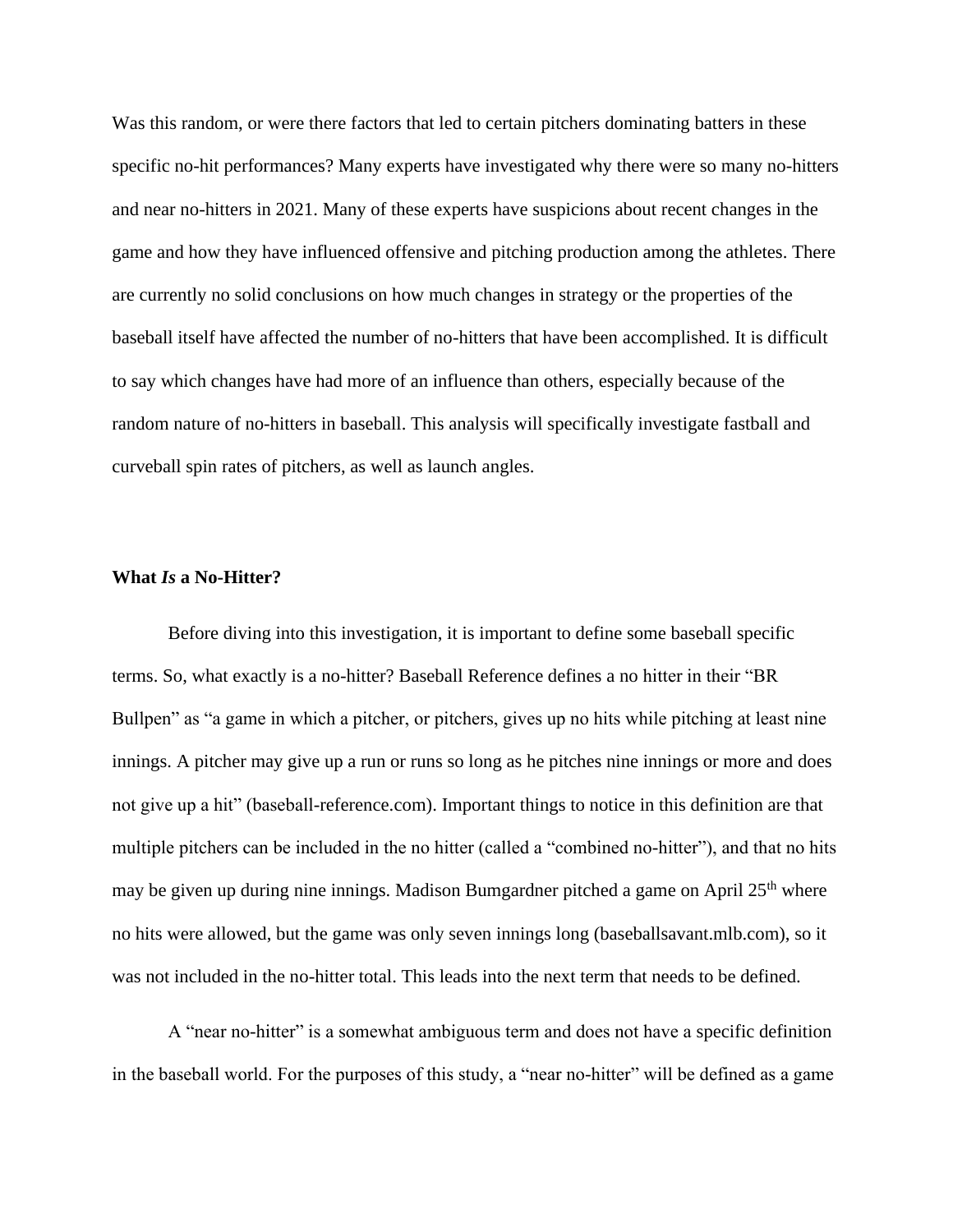that was a no-hitter until the seventh inning or later when broken, or a game in which no hits were allowed, but the game did not last a complete nine innings. In 2021, there were two games that were no-hitters through seven innings, but the games were only scheduled to be seven innings long due to double headers (Lammers, 2021). These will be classified as near no hitters because there were no hits allowed but did not meet the nine-inning requirement.

Another crucial term that needs defining is "spin rate". According to mlb.com, spin rate "represents the rate of spin on a baseball after it is released and is measured in revolutions per minute" (mlb.com). This may seem very simple, but it can have huge effects on a pitcher's overall performance. Pitches thrown at equal velocities, but with different spin rates will move differently and makes the pitch either easier or harder to hit for the batter. The movement created by high spin rates is what makes fastballs and curveballs effective. It is much more difficult to hit a baseball hard when it is moving so much. Spin rate is one of the major focuses of this investigation that will be explored later.

"Launch angle" is "the vertical angle at which the ball leaves a player's bat after being struck" (mlb.com). Launch angle is another focus of this investigation. Increasing launch angle has been a recent strategy among batters to improve performance. Launch angle can also be applied to pitchers, showing if they give up more ground balls or fly balls. Typically, pitchers who give up more fly balls and have higher launch angles against them, the poorer their performance. When looking at balls hit in the field of play, it is more likely for a ball hit in the air to result in a hit than a ball that was hit on the ground. Devan Fink writes in a data driven FanGraphs post that, "In 2021, batters reached base on a fly ball about 27% of the time" (Fink, 2021). Tom Verducci, a baseball writer for Sports Illustrated, also mentions data comparing batting averages and slugging percentages of ground balls and fly balls in one of his articles.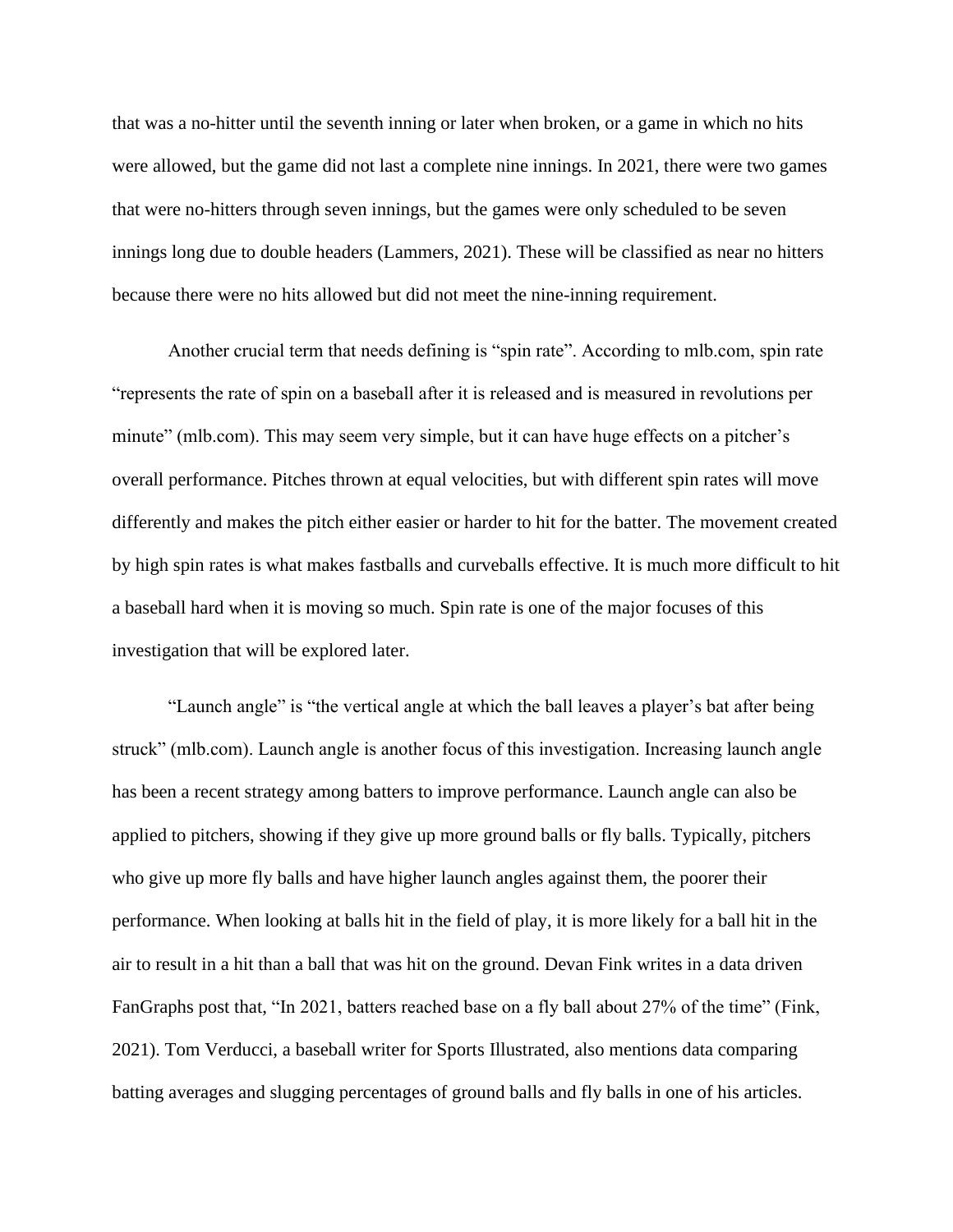According to his data, the league wide batting average on ground balls in 2021 was only 0.241, or about 24% (Verducci, 2022). A batting average of 0.270 is way better than 0.241. Over 500 at bats, it equates to a 14.5-hit difference. Going beyond just a hit or an out, fly balls that result in hits are more devastating to pitchers than ground balls that go for hits. Slugging percentage on ground balls is only 0.266 compared to slugging percentages of 0.692 for fly balls and pop-ups, and 0.905 for line drives last year (Verducci, 2022). To simplify this data, higher launch angles lead to more hits, and specifically extra-base hits. More ground balls are better for pitchers because they are less likely to result in a hit. Plus, with a runner or runners on base, a ground ball has a better chance to turn into a double play, helping a pitcher out even more.

#### **How Has Baseball Been Changing?**

Baseball, America's pastime, is an ever-changing sport. It has grown and advanced over more than a century. There have been both physical changes like the composition of the ball, as well as strategical changes. These strategical changes have been spurred on by technological advancements in studying the game in order to optimize performance. Some examples of strategical changes in the past decade include an increase in bullpen usage, focus on launch angle, an emphasis on pitchers' spin rate, and even making extreme defensive shifts. Teams are spending a lot of resources to find new ways to gain an edge against competition. In addition to teams changing their strategies in how to train players to get the most out of their abilities and performances, MLB has also been making changes to the game to appeal to more fans and keep the game of baseball relevant and interesting for viewers.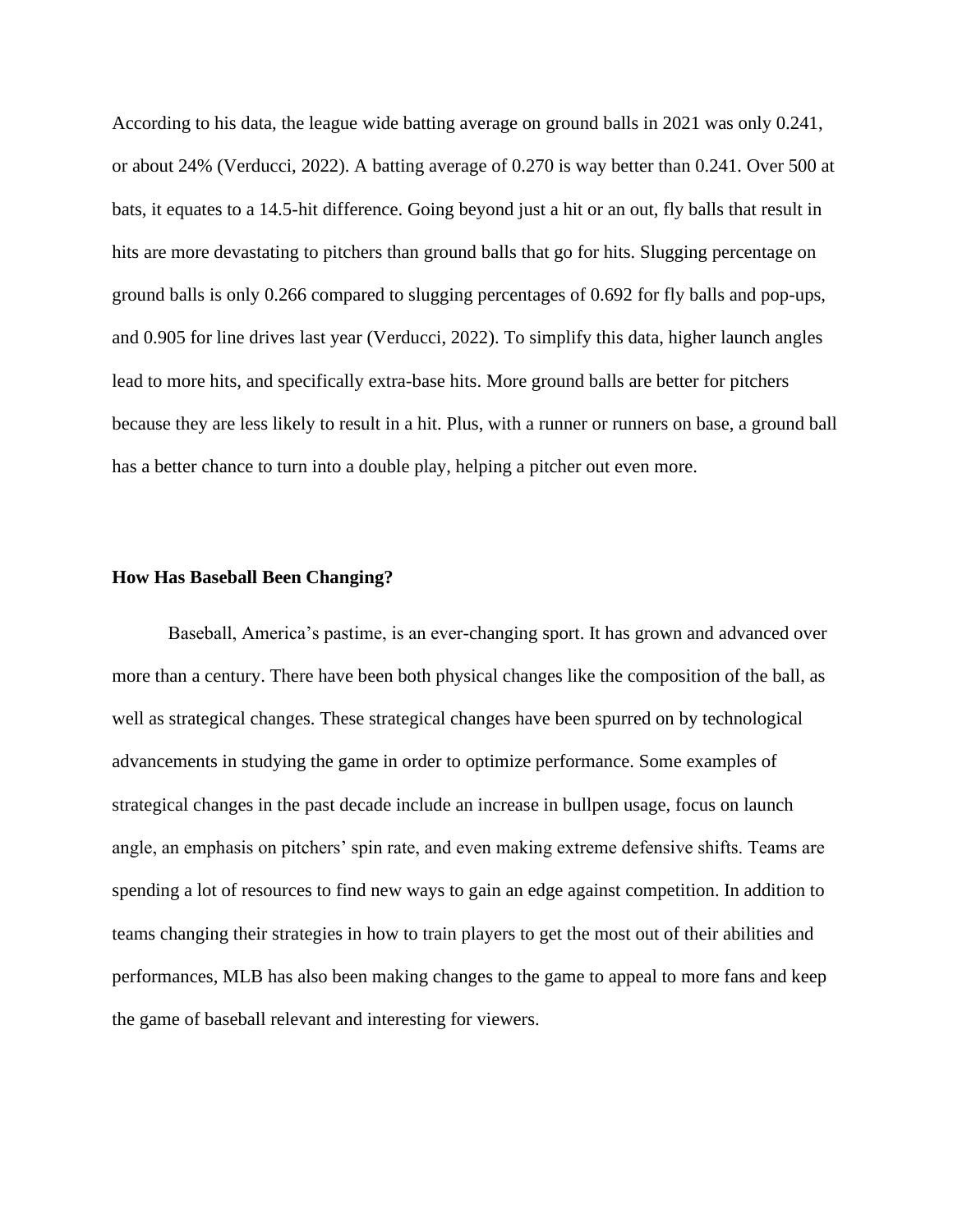#### **Do Bullpens Help or Hurt No-Hitter Totals?**

Over the years, MLB teams have started to rely more and more on relief pitchers. Starting pitchers are getting taken out sooner and more often, leading to less complete games. The bullpen is now used in almost every MLB game.



*Figure 2- Number of complete games pitched every 10th season in MLB starting in 1891 according to baseball-reference.com*

There is a very clear and significant decline in the number of complete games pitched in MLB. This shows how the culture of baseball has been changing with a much greater reliance on relief pitchers. There were only 50 complete games during the MLB season last year, while there were 199 just 20 years ago. Over 1000 complete games were thrown in 1971. Why is this happening? Possibly to prevent injury and overuse of a single pitcher during a long and strenuous season. Another possibility is the growing idea that a relief pitcher will simply perform better than the tired starting pitcher late in the game. In a study by Philippa Swartz and others that was published in *The American Statistician* in 2017, evidence is given to support that "the best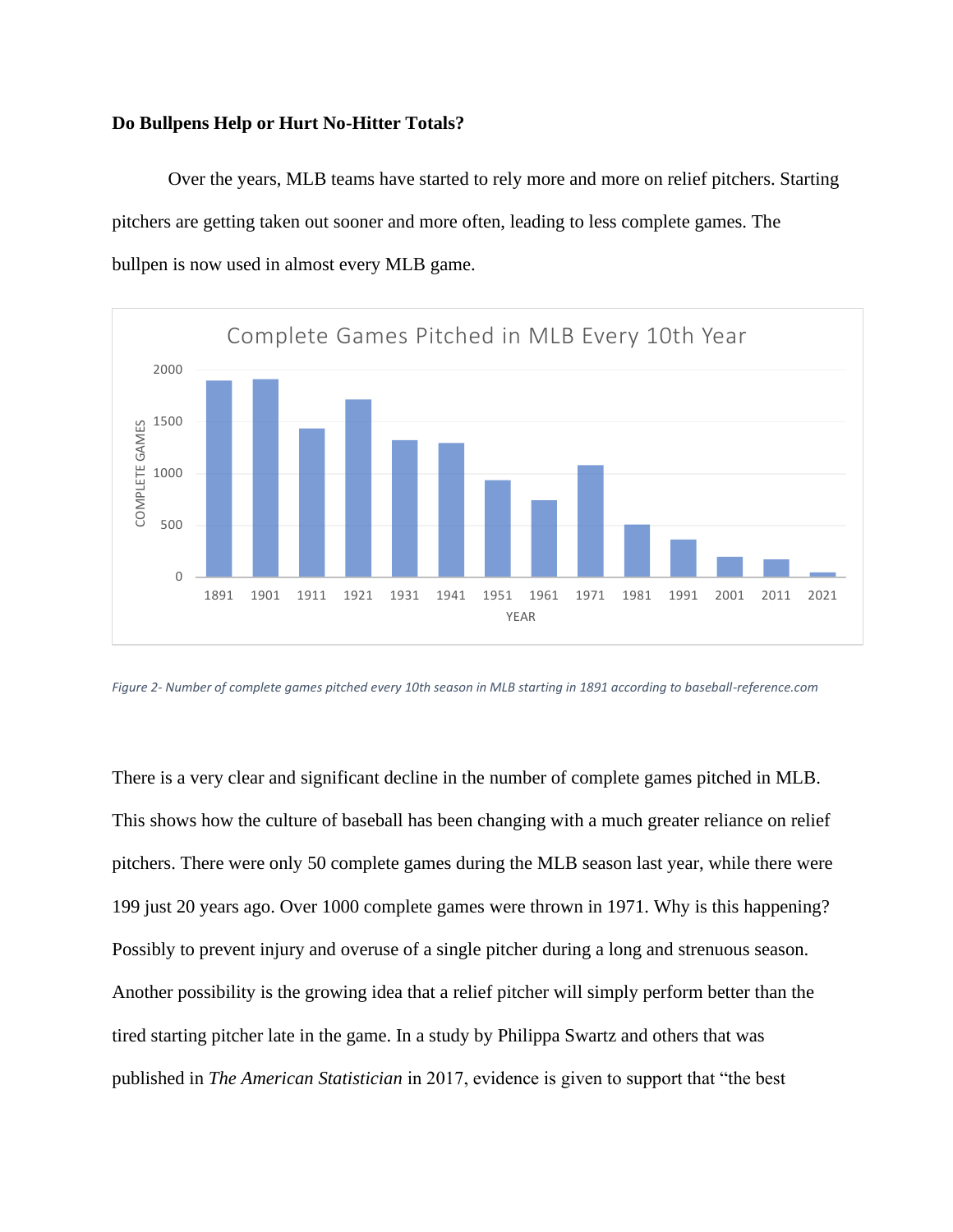pitching tends to occur roughly between the  $20<sup>th</sup>$  and the  $70<sup>th</sup>$  pitches. Pitching performance tends to deteriorate beyond the  $70<sup>th</sup>$  pitch, and even more quickly beyond the  $100<sup>th</sup>$  pitch" (Swartz, et. al). This explains a lot of things like how there are many more near no-hitters than complete nohitters. Pitchers become fatigued later in the game and make less quality pitches, giving batters more of an edge. As a pitchers' performance starts to fade there are better opportunities for batters to break up a no-hitter if they haven't already. Even when a starting pitcher is relieved for at an advantageous time, the pitcher coming out of the bullpen typically is not throwing high quality pitches to their first few batters. Many pitchers have been taken out of the game allowing no hits, just for a relief pitcher to blow the no-hit bid. A relief pitcher gave up the first hit to an opponent in the seventh inning or later 10 times in 2021, while only two times the bullpen completed the no-hitter (Lammers, 2021). It also explains why managers go to the bullpen sooner in games and more frequently.

In today's game of baseball, more than one other pitcher comes into the game to finish it out. There has been an increase in the amount of relief pitchers used per game, which shows how much strategy has been implemented into baseball tactics of pitching.



*Figure 3- Average number of relief pitchers used by each team per MLB game every 10th year starting in 1921 according to baseball-reference.com*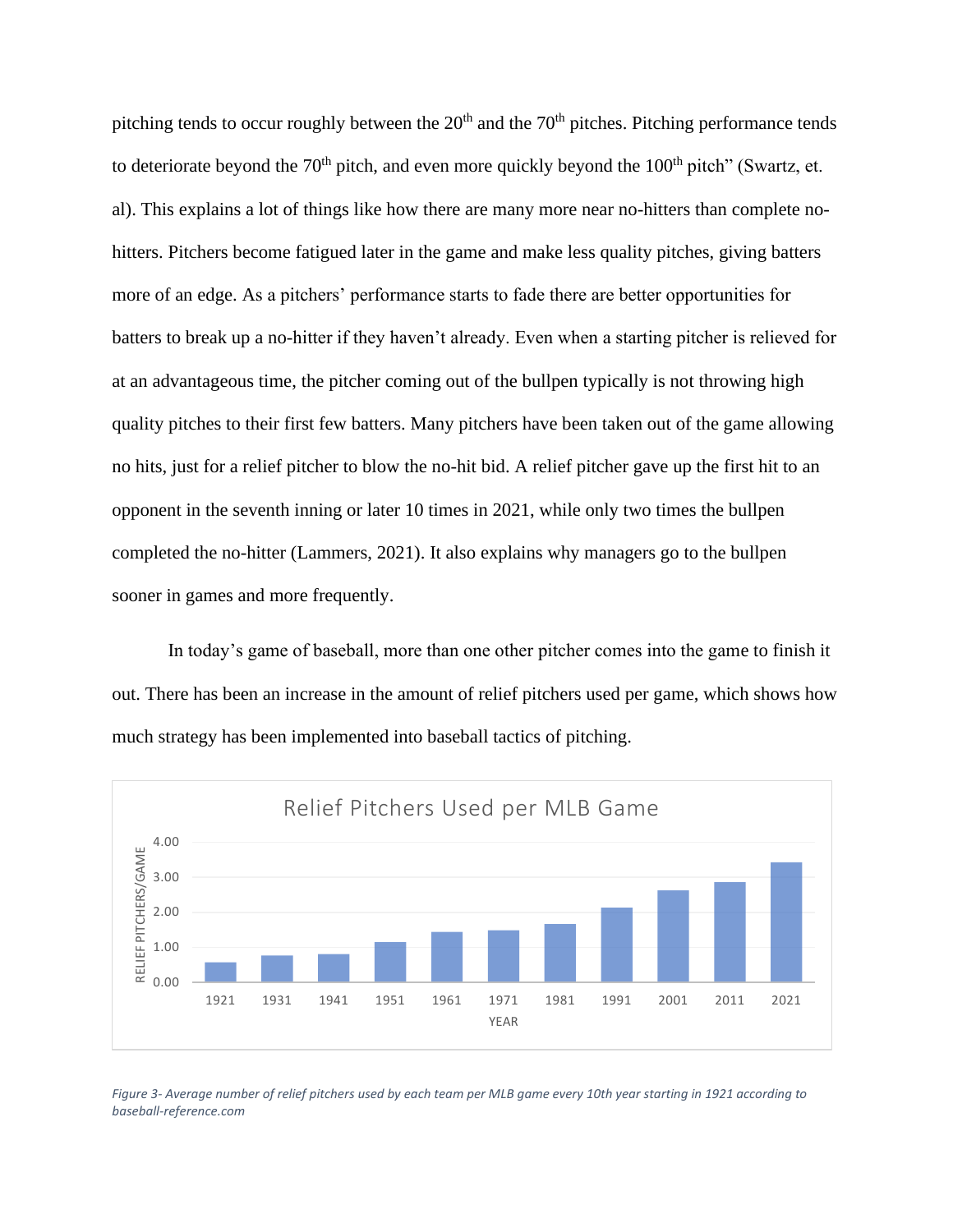Many games now see 4 to 5 different pitchers including the starter to pitch just 9 innings. It used to be very uncommon to see 2 different players come out of the bullpen in a single game for a team. Bullpen usage has been one of the most influential trends in MLB strategy that has been growing over the years.

#### **What Does Launch Angle Have to Do with No-Hitters?**

Launch angle is a recent trend in strategy that is taking the baseball world by storm. Statistics have revealed that increasing the launch angle of a batted ball tends to lead to better results; more extra base hits and scoring more runs, which leads to winning more games. In an article written only about a month into the start of the 2021 season, Chris Clegg notes large increases in average launch angle in a few specific players. One of the mentioned players is Shohei Ohtani, whose "average launch angle of 18.2 degrees is nine degrees higher than last season" (Clegg, 2021). Shohei Ohtani ended up winning the American League MVP award and a Silver Slugger award last year with 103 runs, 100 RBIs, 46 home runs, and a 158 OPS+. He also led all of baseball with 9.1 Wins Above Replacement and a 5.1 Win Probability Added (baseball-reference.com). And this is just one extreme example. Increasing launch angles is a league wide phenomenon. Below is a graph of this trend.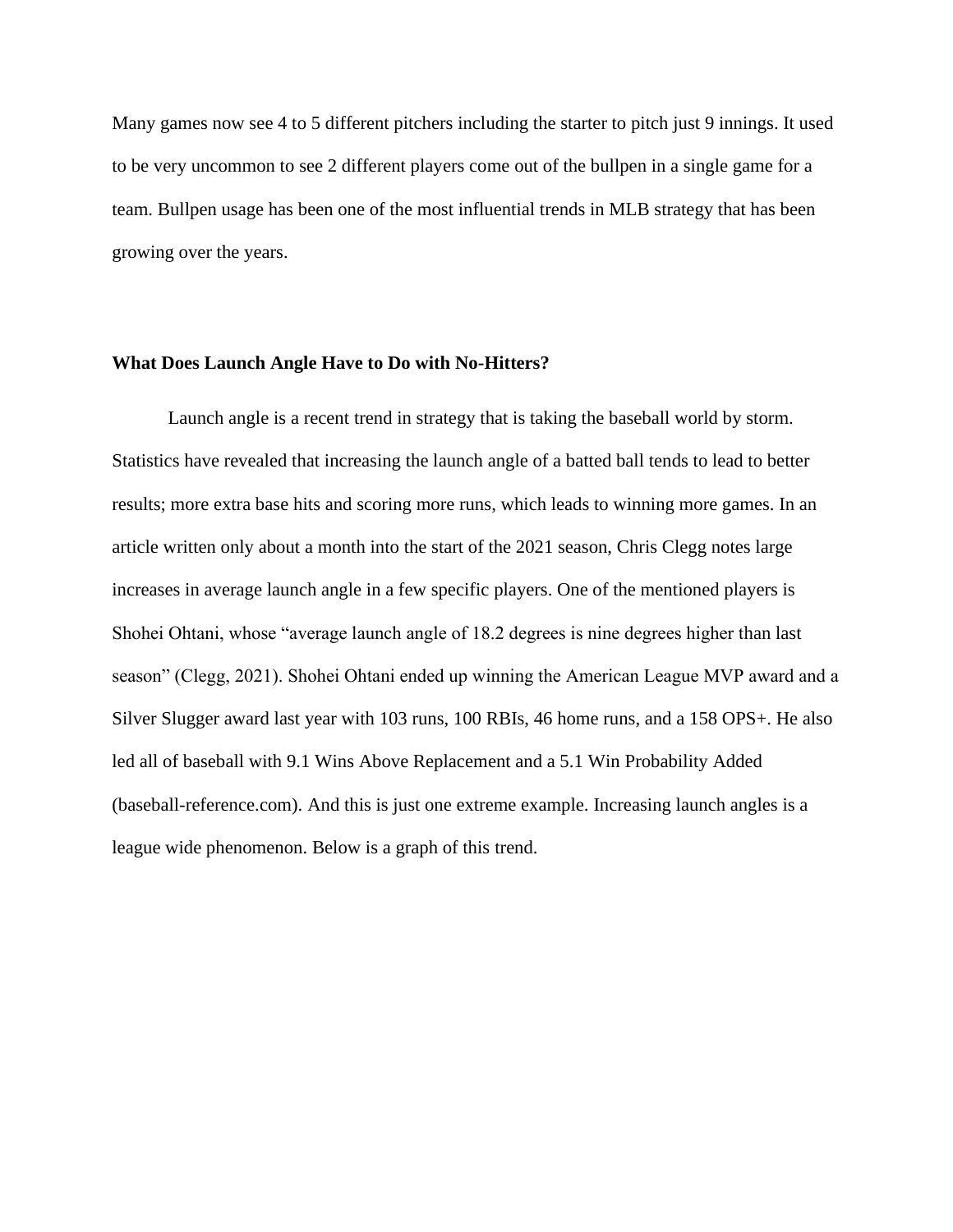

*Figure 4- Average MLB launch angle by season starting in 2015 according to baseballsavant.mlb.com*

Data on launch angles was not collected before the 2015 season, and since then the trend can be clearly seen. Since 2019 this trend has plateaued at about 12.7 degrees. This is probably because there is a suggested range that launch angle is said to be most productive. In a study on the "home run surge" in 2019, scientists investigated launch angle among other factors. Alan Nathan, a physicist from Illinois who helped with the study claims, "To hit a home run, it turns out, the optimum launch angle for piercing through the air is in the 25-to-30-degree range," (Arvil, 2020). Players know that hitting the ball straight up at greater launch angles is not a perfect answer. There is a balance between hitting the ball at an angle to maximize distance and hitting a pop fly for an easy out. So, the fact that the average launch angle across the MLB has settled around 12.7 degrees is not surprising. Batters do not want to hit the ball too high, so the league wide average launch angle has stopped increasing year over year. Later, this investigation will look at whether launch angle has had any effects on the number of no-hitters thrown.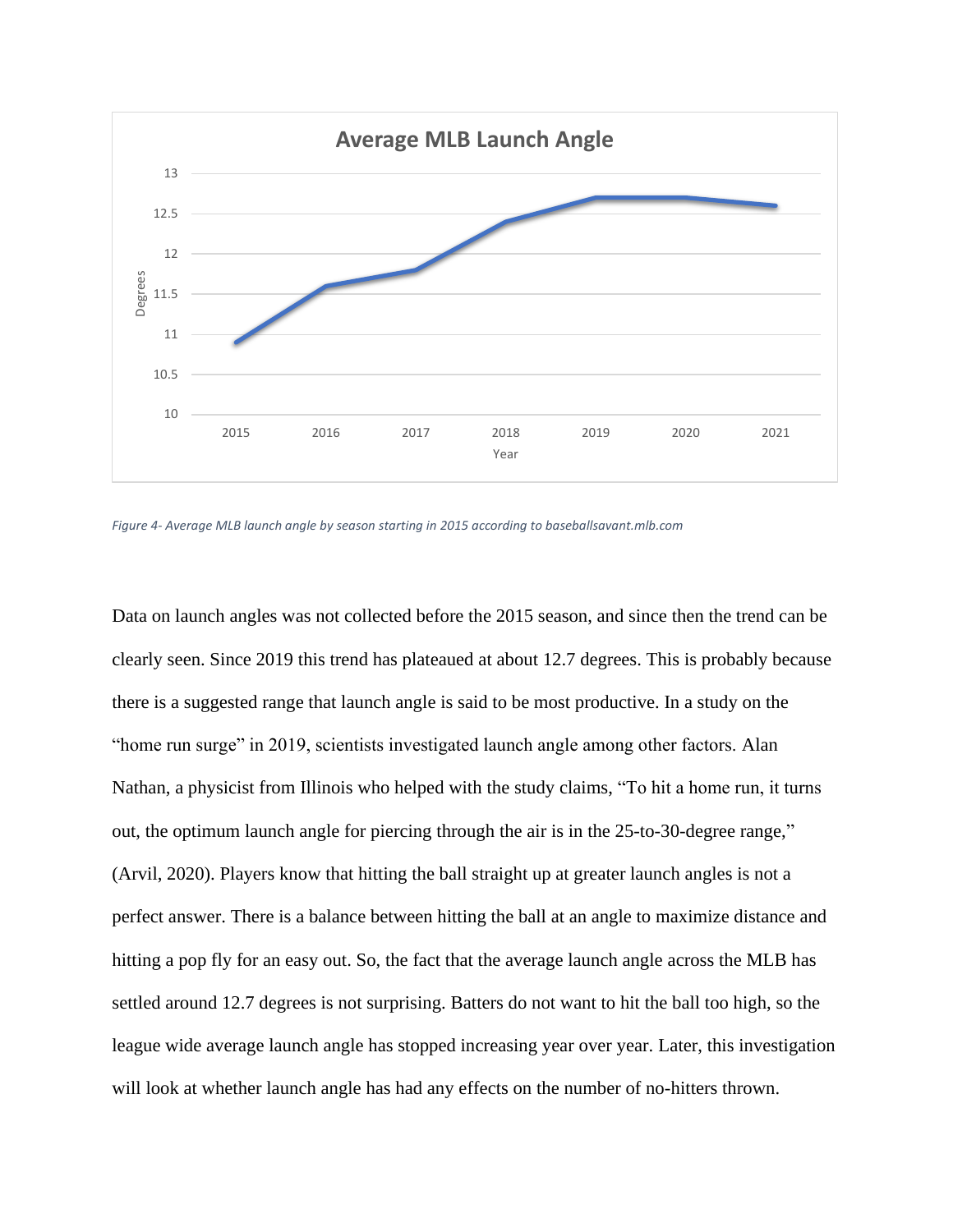#### **Do Higher Spin Rates Influence No-Hitters?**

The last MLB trend that will be looked at for this project is spin rate. The definition of spin rate was covered earlier, but what makes it such a big deal? Why has looking at pitchers' spin rates been such a big trend? Driveline Baseball, a player development organization, has done many studies on spin rate. In the conclusions of a 2019 study by Dan Aucoin and others, they state, "Spin rate is important to understand, because it can affect the movement of the pitch, which helps determines the number of whiffs and types batted ball outcomes a pitcher gives up" (Aucoin, et al, 2019). Another way to say this is that whether a pitcher gives up more ground balls or fly balls to hitters, and how many swings and misses the pitcher can create, can all be traced back to that pitchers' spin rate. This has huge implications because a pitcher who can generate more swings and misses and limit line drives and hard-hit balls will be much more successful over the course of a season. The focus here is specifically on spin rates for fastballs and curveballs because they are pitches that are typically more successful with higher spin rates. However, high spin rates are not beneficial for every type of pitch. Ryan Dailey notes in a blog post on baseball spin rates that, "Unlike fastballs and curveballs however, [changeups] are often thrown intentionally to have less spin and speed in order to deceive a hitter" (Dailey, 2018). Corbin Burnes, the 2021 NL Cy Young Award winner, was in the 100<sup>th</sup> percentile in fastball spin rate, and the 92<sup>nd</sup> percentile in curveball spin rate last season (baseballsavant.mlb.com). Burnes also had a big part in breaking the record of no-hitters thrown in a single MLB season, pitching eight innings of the  $9<sup>th</sup>$  no-hitter in 2021. Josh Hader pitched the final inning of the game (baseball-almanac.com). With all the data about high spin rates on fastballs and curveballs improving pitchers' performances over a season, it is easy to jump to the conclusion that better spin rates are a major influencer of throwing a no-hitter. But this is not the case. Not all the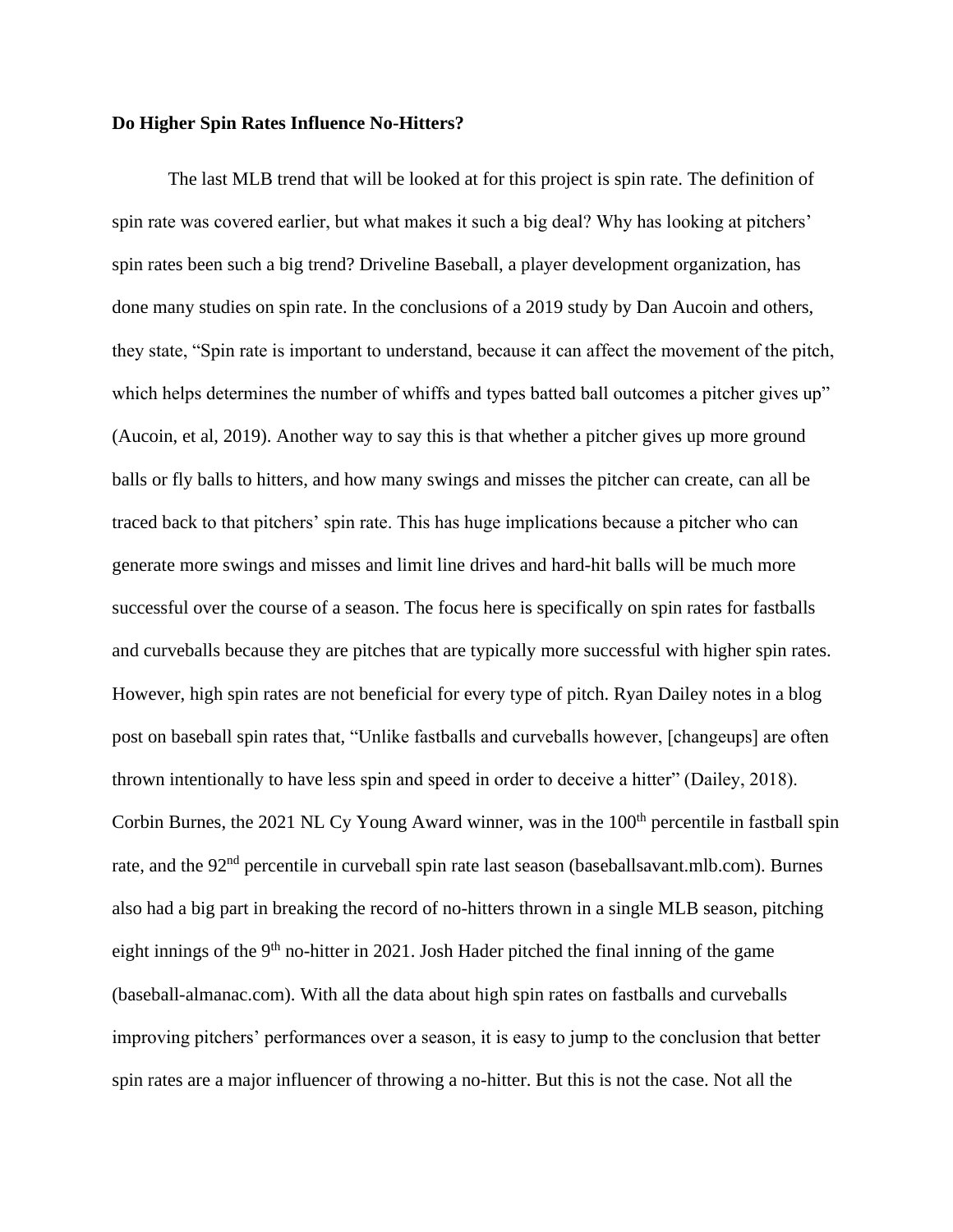pitchers who had a part in breaking the record were in the top 10 percent of the league in spin rate. Tyler Gilbert, who threw a complete game no-hitter, was only in the 34<sup>th</sup> percentile in fastball spin rate, and the  $42<sup>nd</sup>$  percentile in curveball spin rate (baseballsavant.mlb.com). So, is spin rate an important factor in throwing a no-hitter? Sort of. Spin rate does impact a pitchers' overall performance throughout a season, as seen with the example of Corbin Burnes. However, there is not a spin rate threshold pitchers have to meet to throw a no-hitter. Pitching performance for a single game is so much more than just spin rate. There are an almost infinite number of other variables to consider during a single games' pitching performance. Any pitcher, regardless of their average spin rate, is just one bad pitch or one small mistake away from not throwing a no-hitter. Even when a mistake is not made, a hitter may get a lucky hit on a poorly hit ball. There is far too much randomness in a game of baseball to say that spin rate alone contributes to no-hitters.

#### **Is 2021 Really an Outlier?**

Before continuing this investigation, it is important to check if 2021 is truly an outlier compared to other years. Yes, the record was broken for no-hitters in a season, but the record was not shattered by unbelievable proportions. Maybe it was an extra lucky year for pitchers and does not hold much significance.

Below is a simple box and whisker plot created in R Studio from data of MLB no-hitters since 1920. The y-axis is the number of no-hitters in a season. As you can see, the median number of no-hitters is two, with the fourth quartile ending at six no-hitters. Any number of no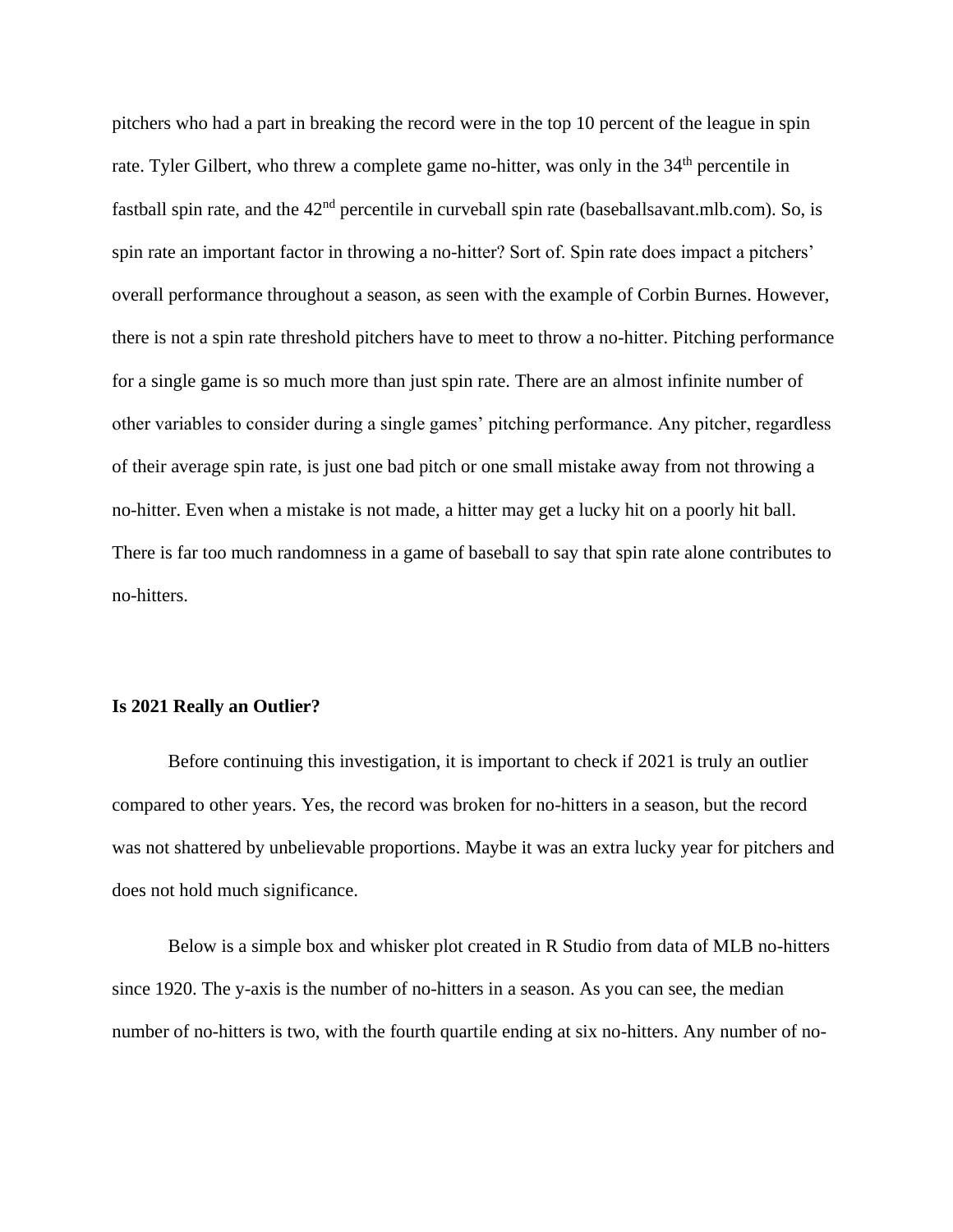hitters in a season greater than six is statistically considered an outlier, making nine no-hitters in a single season an extreme outlier.



*Figure 5- Box and whisker plot of no-hitters from 1920 to 2021 created in R Studio. Data from baseball-almanac.com.*

To further show that 2021 is statistically significant, I ran a 90% confidence interval in R Studio for the no-hitter data. We can assume the data is normally distributed by the Central Limit Theorem because there are more than 30 observations. Akhilesh Ganti breaks down the Central Limit Theorem simply by stating, "The central limit theorem (CLT) states that the distribution of sample means approximates a normal distribution as the sample size gets larger, regardless of the population's distribution. Sample sizes equal to or greater than 30 are often considered sufficient for the CLT to hold" (Ganti, 2022). Because the data is normally distributed with a 90% confidence interval, each tail of the confidence interval contains 5%. However, we can ignore the lower bound because our focus is on a record high number of no-hitters. The upper bound of the confidence interval is 8.74. So, we can say that in any given year, we can be 95% confident that there will not be nine or more no-hitters in the MLB season.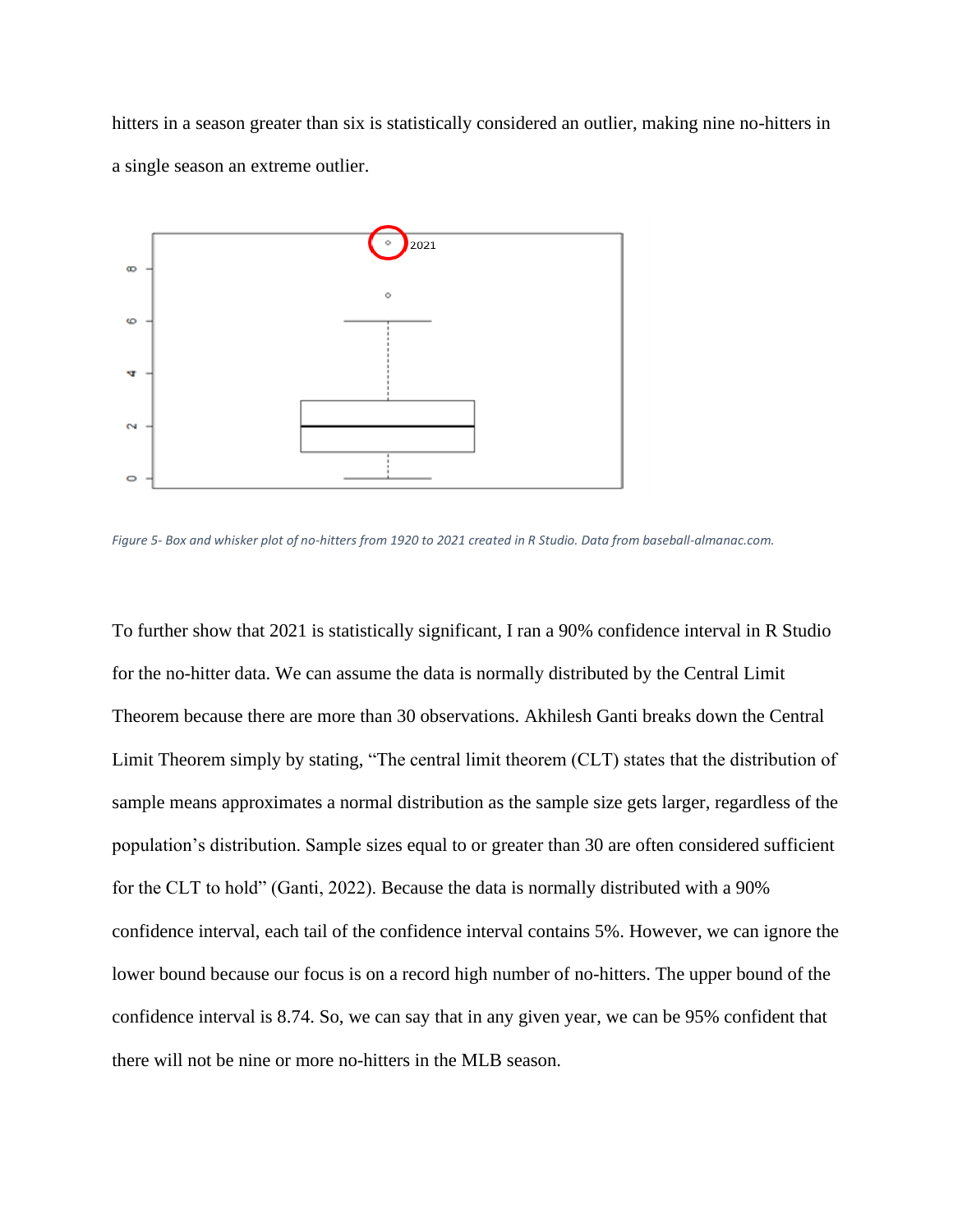```
> confint(slr, level = 0.90)
                   5 %
                             95 %
(Intercept) 1949.737740 1963.48894
NH
              3.962931 8.74056
```
*Figure 6- Confidence interval output coded in R Studio for no-hitters in any given MLB season. Data from baseball-almanac.com.*

So, the answer is yes, the 2021 MLB season is an extreme outlier in terms of no-hitters. This allows us to continue the investigation to figure out why this outlier has occurred.

## **What Variables Influenced No-Hitters?**

Data analyst experts have developed a method to determine the expected batting average (xBA) of a batted ball based on measurements including launch angle, exit velocity, and more. Basically, expected batting average tells us the odds of any particular batted ball resulting in either a hit or an out. It would make sense that the odds of throwing a no-hitter would increase as the opponents' odds of getting a hit on a batted ball decrease. League wide batting average for the 2021 season was .244 (baseball-reference.com). Batters' xBA against pitchers in the nine nohit games in 2021 was .238, only .006 lower than the season average. This suggests extremely good defense behind the pitcher who threw the no-hitter, a lot of luck with hard hit balls directed right at a fielder, or a combination of both. I decided to take a deeper look into what factors influence xBA to see what other factors might be impacting batters not hitting the ball well. I ran a multiple linear regression model with explanatory variables exit velocity, launch angle, distance, pitch velocity and spin rate, with expected batting average as the response variable. Below is the output of the multiple regression model run in R Studio.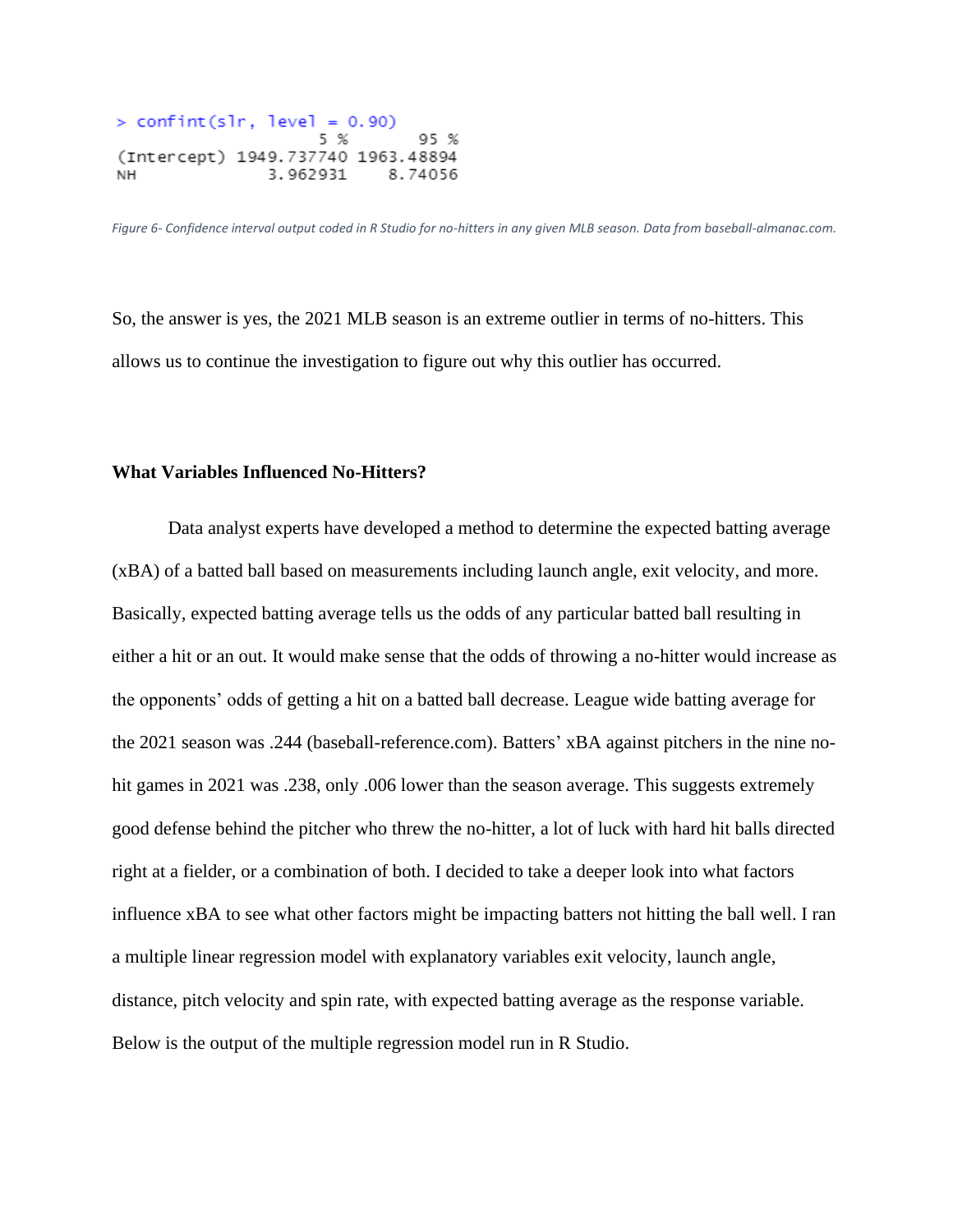```
call:
lm(formula = xBA ~ ExitVelo + LA + Dist + PitchVelo + SpinRate,
    data = LannchAngle)Residuals:
                                3Q
    Min
               10 Median
                                          Max
-0.31013 - 0.14148 - 0.03486 0.15039 0.50862
Coefficients:
              Estimate Std. Error t value Pr(>|t|)(Intercept) -3.365e-01 3.025e-01 -1.112 0.26785
ExitVelo 7.692e-03 1.358e-03<br>LA -2.614e-03 7.790e-04
                                    5.664 7.68e-08 ***
                        7.790e-04 -3.355 0.00101 **
           5.203e-04 1.799e-04 2.893<br>-4.019e-03 3.316e-03 -1.212
                                   2.893 0.00441 **
Dist
PitchVelo
                                            0.22746
           9.193e-05 4.664e-05
                                   1.971 0.05063.
SpinRate
Signif. codes: 0 '***' 0.001 '**' 0.01 '*' 0.05 '.' 0.1 ' ' 1
Residual standard error: 0.192 on 145 degrees of freedom
  (6 observations deleted due to missingness)
Multiple R-squared: 0.3011, Adjusted R-squared: 0.277
F-statistic: 12.49 on 5 and 145 DF, p-value: 4.345e-10
```
The adjusted R-squared value is only 0.277, so these variables together do not create a strongly correlated model for predicting xBA. I tried different combinations of these variables, but this was the highest adjusted R-squared value. The variables exit velocity, launch angle, and distance are all significant at alpha level 0.01. It would make sense that the odds of throwing a no-hitter would increase as the opponents' odds of getting a hit on a batted ball decrease, so I decided to look more into these variables. However, pitchers cannot control the exit velocity of the batted ball. That is dependent on the batters' swing, not the pitch. This goes the same for distance. The distance the ball travels has more to do with the batters' ability to hit the ball than the pitcher's ability to perform well. That leaves launch angle.

The league wide average launch angle in 2021 was 12.6 degrees, compared to the average launch angle of batters on the no-hit side of the no-hitters in 2021 that was just 10.28 degrees

*Figure 7- Multiple linear regression output coded in R Studio for predicting expected batting average. Data from baseballsavant.mlb.com.*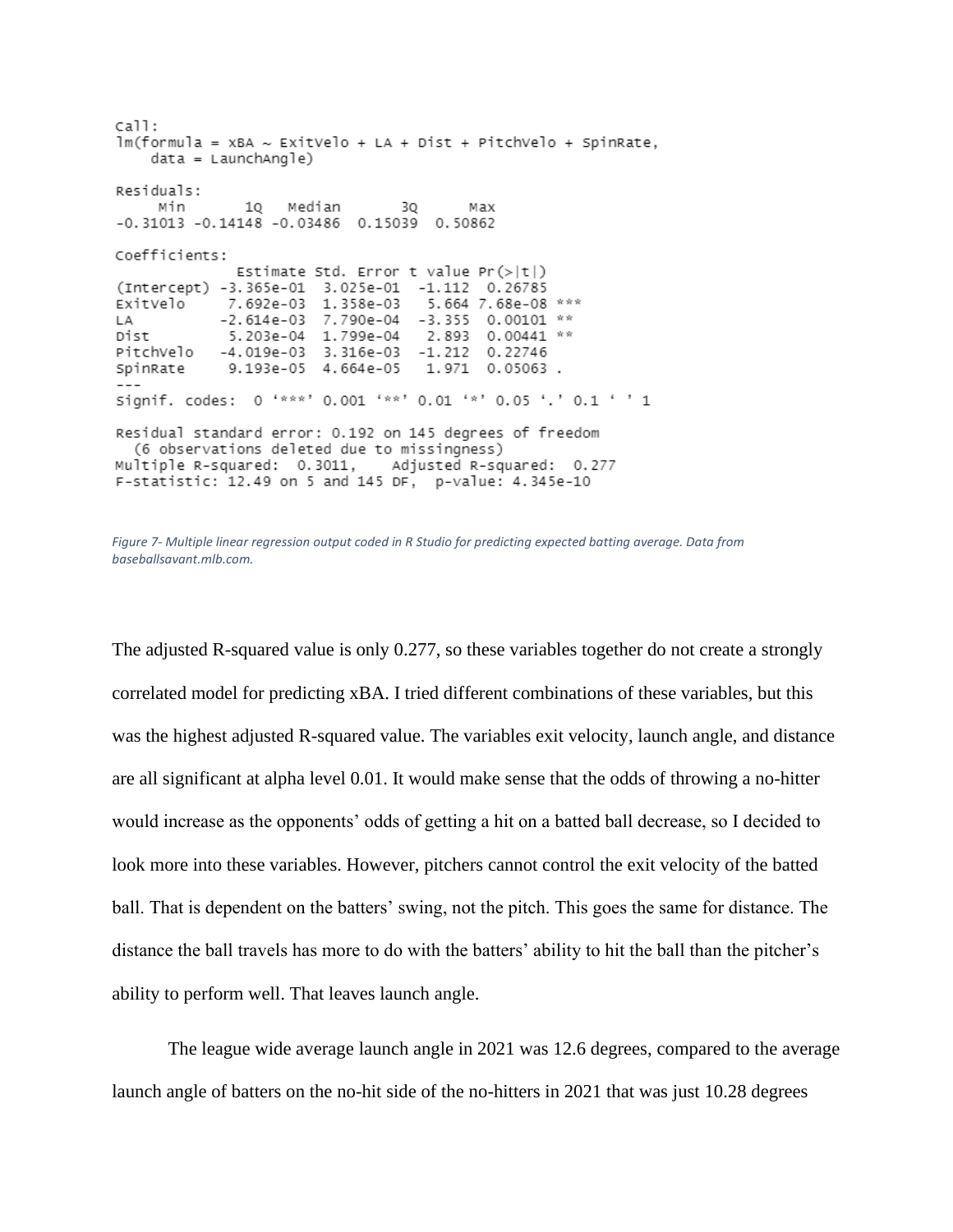(baseballsavant.mlb.com). That is over a two-degree difference! This suggests that keeping batters launch angle lower can increase a pitchers' odds of throwing a no-hitter. This makes sense because this is the same reason why batters have been increasing their launch angles; to improve offensive performance. Pitchers want to decrease launch angles to improve their own performance. But this is not a perfect conclusion. I decided to run a linear regression model on xBA with launch angle as the explanatory variable. Below are the results.

 $cal1$ :  $lm(formula = XBA ~ LA, data = LaunchAngle)$ Residuals: 10 Median Min 3Q мах  $-0.22543 -0.18521 -0.08776$  0.12252 0.63257 Coefficients: Estimate Std. Error t value  $Pr(>|t|)$ (Intercept) 0.2445936 0.0190434 12.844 <2e-16 \*\*\*  $-0.0006512$  0.0006230  $-1.045$ LA **Alan** 0.298  $- - -$ Signif. codes: 0 '\*\*\*' 0.001 '\*\*' 0.01 '\*' 0.05 '.' 0.1 ' ' 1 Residual standard error: 0.2251 on 150 degrees of freedom (5 observations deleted due to missingness) Multiple R-squared: 0.00723, Adjusted R-squared: 0.0006114 F-statistic: 1.092 on 1 and 150 DF, p-value: 0.2976

*Figure 8- Simple linear regression output coded in R Studio for predicting expected batting average using launch angle as the explanatory variable. Data from baseballsavant.mlb.com.*

The adjusted R-squared is miniscule, and the p-value is 0.2976, showing no significance. Launch angle does not significantly impact expected batting average on its own. Expected batting average does not directly translate to a players actual batting average, hence why it's called "expected" batting average. There are just too many factors that go in to whether a ball comes off the bat as a hit or an out. After all the analysis, it seems like it simply comes down to randomness and luck.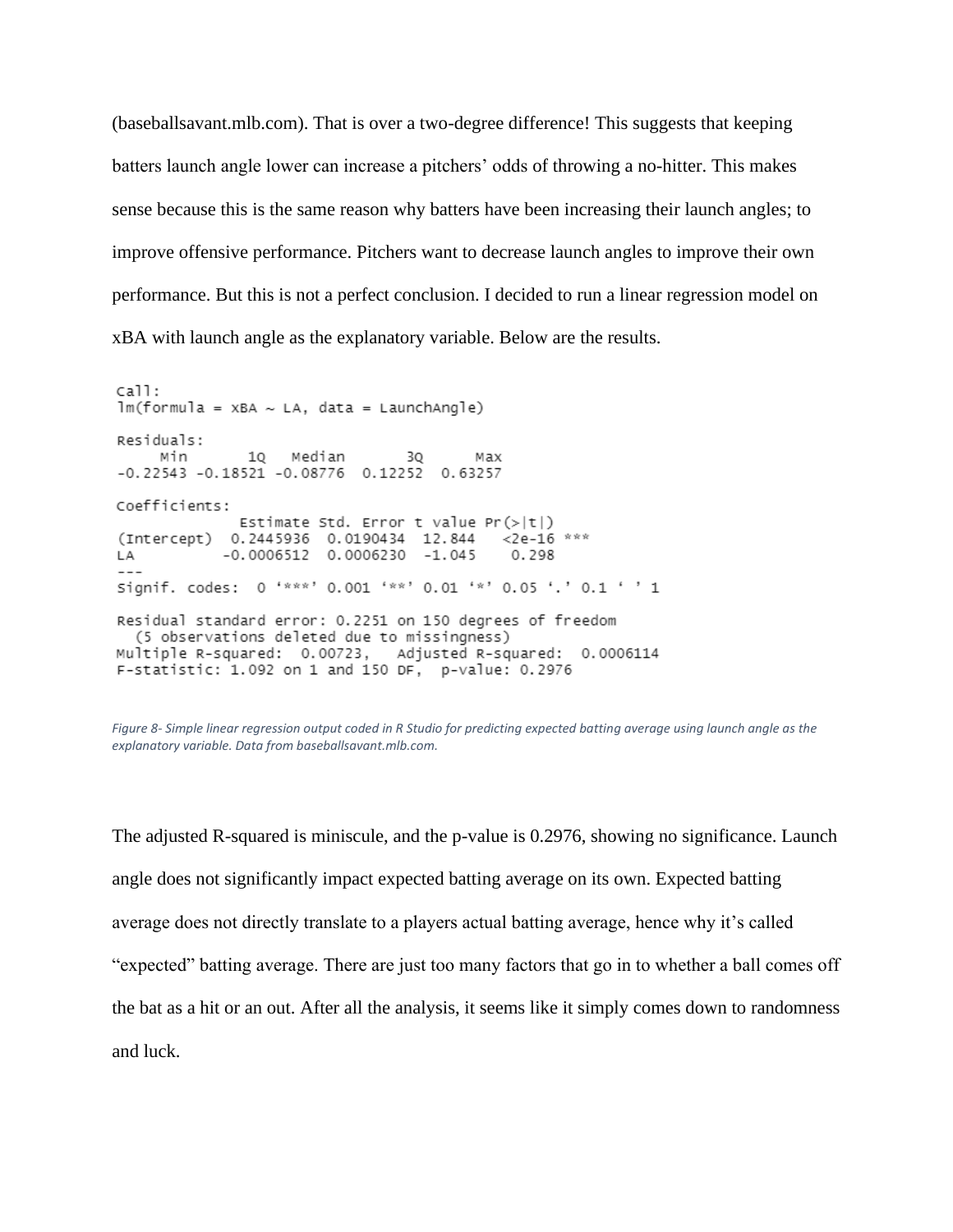#### **How Many No-Hitters Can We Expect Next Season?**

There is no good way to predict when a no-hitter will be thrown. When running another linear regression model of no-hitters on the year, we can see how random no-hitters really are.

 $cail:$  $lm(formula = Year ~ NH, data = HPDatal)$ Residuals: Min 1Q Median 3Q Max<br>-47.317 -23.539 -5.993 24.785 54.035 Coefficients: Estimate Std. Error t value  $Pr(>|t|)$ (Intercept) 1956.613 4.141 472.459 < 2e-16 \*\*\*  $NH$   $\sim$ 6.352 1.439 4.414 2.56e-05 \*\*\* Signif. codes: 0 '\*\*\*' 0.001 '\*\*' 0.01 '\*' 0.05 '.' 0.1 ' ' 1 Residual standard error: 27.2 on 100 degrees of freedom Multiple R-squared: 0.1631, Adjusted R-squared: 0.1547 F-statistic: 19.49 on 1 and 100 DF, p-value: 2.563e-05

*Figure 9- Simple linear regression output coded in R Studio for Simple linear regression output coded in R Studio for predicting no-hitters. Data from baseball-almanac.com.*

The adjusted R-squared is a mere 0.1547, showing that there is practically no correlation between the year and the number of no-hitters thrown. The extremely low p-value shows statistical significance that there is a lot of change in the response variable (the year), when the explanatory variable changes (number of no-hitters). Simply said, the number of no-hitters each year is inconsistent and random. To drive home how random no-hitters are, I created another visualization in Tableau that can be found below.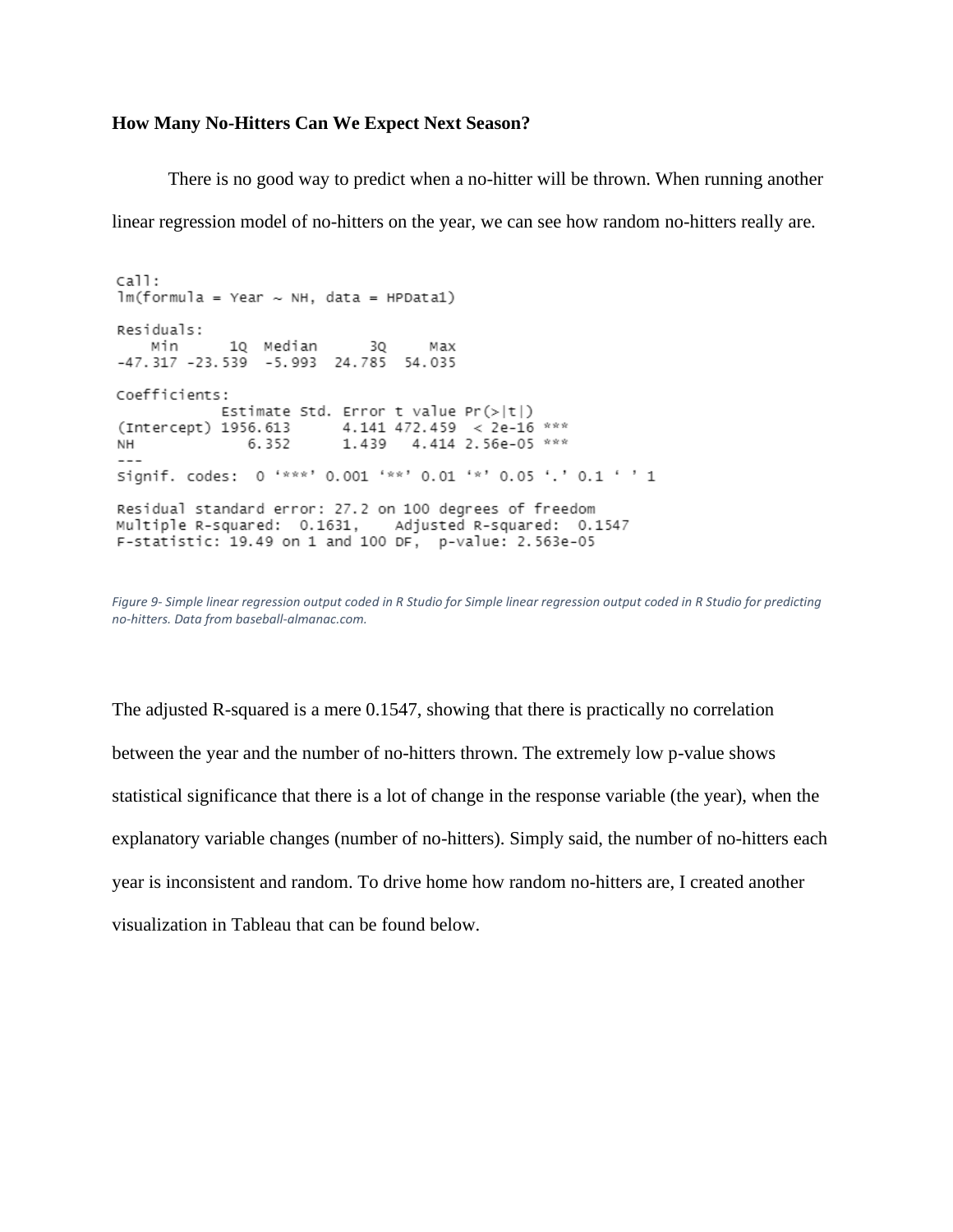

*Figure 10- Graph of no-hitters with forecast for future no-hitters created in Tableau. Data from baseball-almanac.com.*

This is a graph of no-hitters from 1920 to 2020 (2021 was excluded as an outlier) with a forecast for the next 10 years. The estimate is three no-hitters each year for the next 10 years, but there is a very large room for error extending from zero to six for the first five years after 2020, and then zero to seven no-hitters for the next five years. There is no significant trend in no-hitters to create an accurate forecast, and there probably never will be.

Despite the extreme randomness, I created a prediction interval in R Studio for no-hitters in the 2022 season.

```
x0, interval = "prediction", level = 0.95)
  predict(slr1,
       fit
                   1wr
                             upr
1 3.508639 0.009488996 7.007789
```

```
Figure 11- Prediction interval output with 95% confidence for no-hitters in 2022 coded in R 
Studio. Data from baseball-almanac.com.
```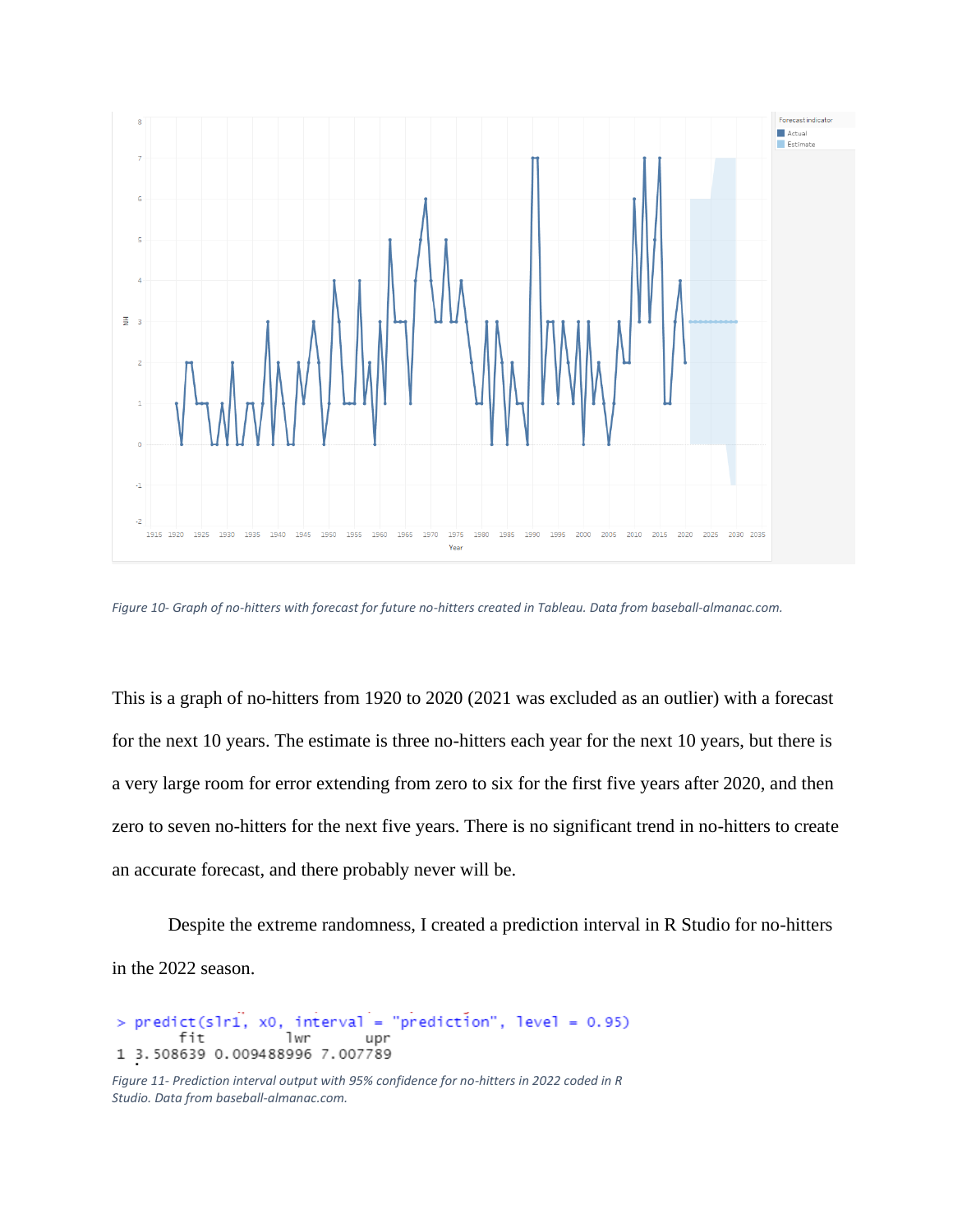At a 95% confidence level for the prediction, the model predicts about 3.5 no-hitters in 2022 with a lower bound of zero no-hitters and an upper bound of seven no-hitters. We can say with 95% confidence that there will not be nine no-hitters again in 2022. I am sure that if this same study was conducted in 2020, it would not have predicted nine no-hitters in 2021, so who knows what the next season has in store for us?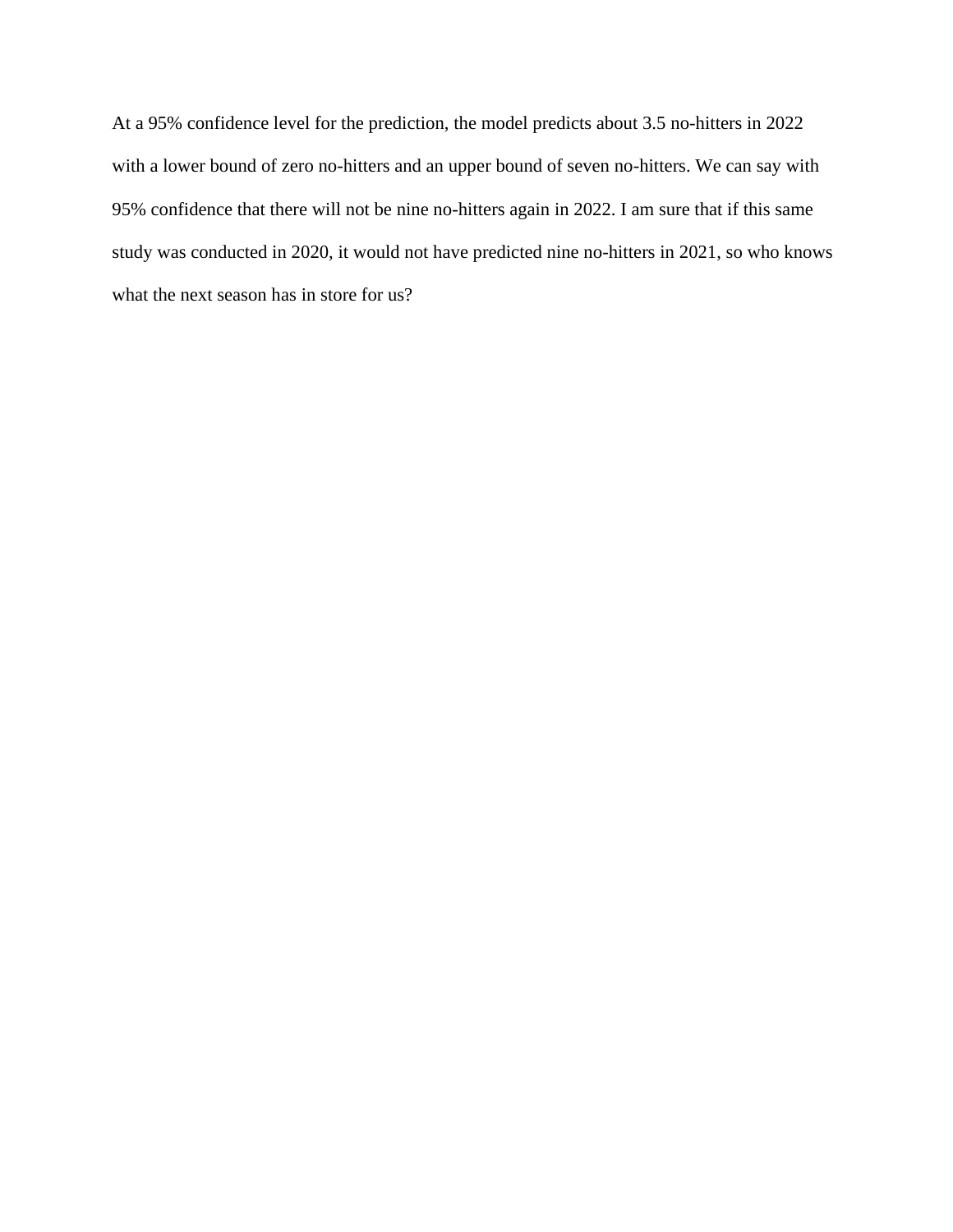## **Works Cited**

- Aucoin, Dan, et al. "A Deeper Dive into Fastball Spin Rate." *Driveline Baseball*, 31 Jan. 2019, https://www.drivelinebaseball.com/2019/01/deeper-dive-fastball-spin-rate/.
- Avril, Tom. "The Science behind Baseball's Home Run Surge." *Https://Www.inquirer.com*, The Philadelphia Inquirer, 23 July 2020, https://www.inquirer.com/science/home-run-launchangle-record-strikeouts-phillies-20200723.html.
- "Baseball Almanac 2022: Baseball History, Baseball Records and Baseball Research." *Baseball Almanac*, https://www.baseball-almanac.com/.

*Baseball Savant*, 2022, https://baseballsavant.mlb.com/. Accessed 2022.

*Baseball-Reference*, 2022, https://www.baseball-reference.com/. Accessed 2022.

- Clegg, Chris. "The Home of Fantasy Sports Analysis." *FantraxHQ*, 10 May 2021, https://www.fantraxhq.com/page/13/?position=TE&order=ADP.
- Dailey, Ryan P. "How Does Spin Rate Really Affect Pitches?" *Bless You Boys*, 15 May 2018, https://www.blessyouboys.com/2018/5/15/17355934/a-basic-look-at-spin-rate-and-what-itmeans-for-pitches.
- Fink, Devan. "There Were Fewer Homers This Year, but the Long Ball Still Reigns Supreme." *FanGraphs*, 5 Oct. 2021, https://blogs.fangraphs.com/there-were-fewer-homers-this-yearbut-the-long-ball-still-reignssupreme/#:~:text=On%20all%20fly%20balls%20in,than%20900%20hits%20for%20outs.